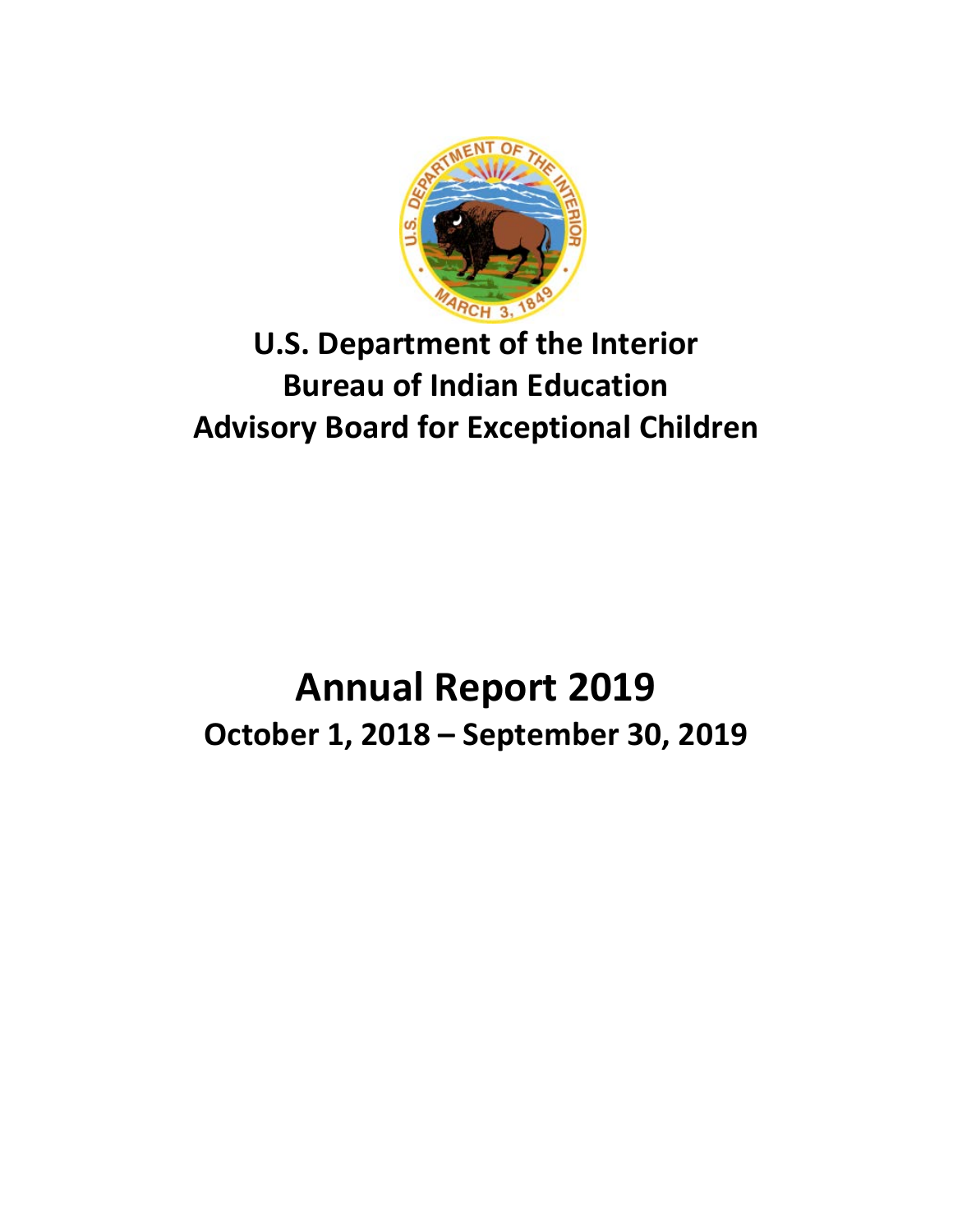| Board Membership and Stakeholder Group Representation                  |  |
|------------------------------------------------------------------------|--|
|                                                                        |  |
|                                                                        |  |
| Appendix 1: Response Letter from the BIE for the 2018 Annual Report 8  |  |
| Appendix 2: FY 2019-2020 Roster for the BIE Advisory Board Members  10 |  |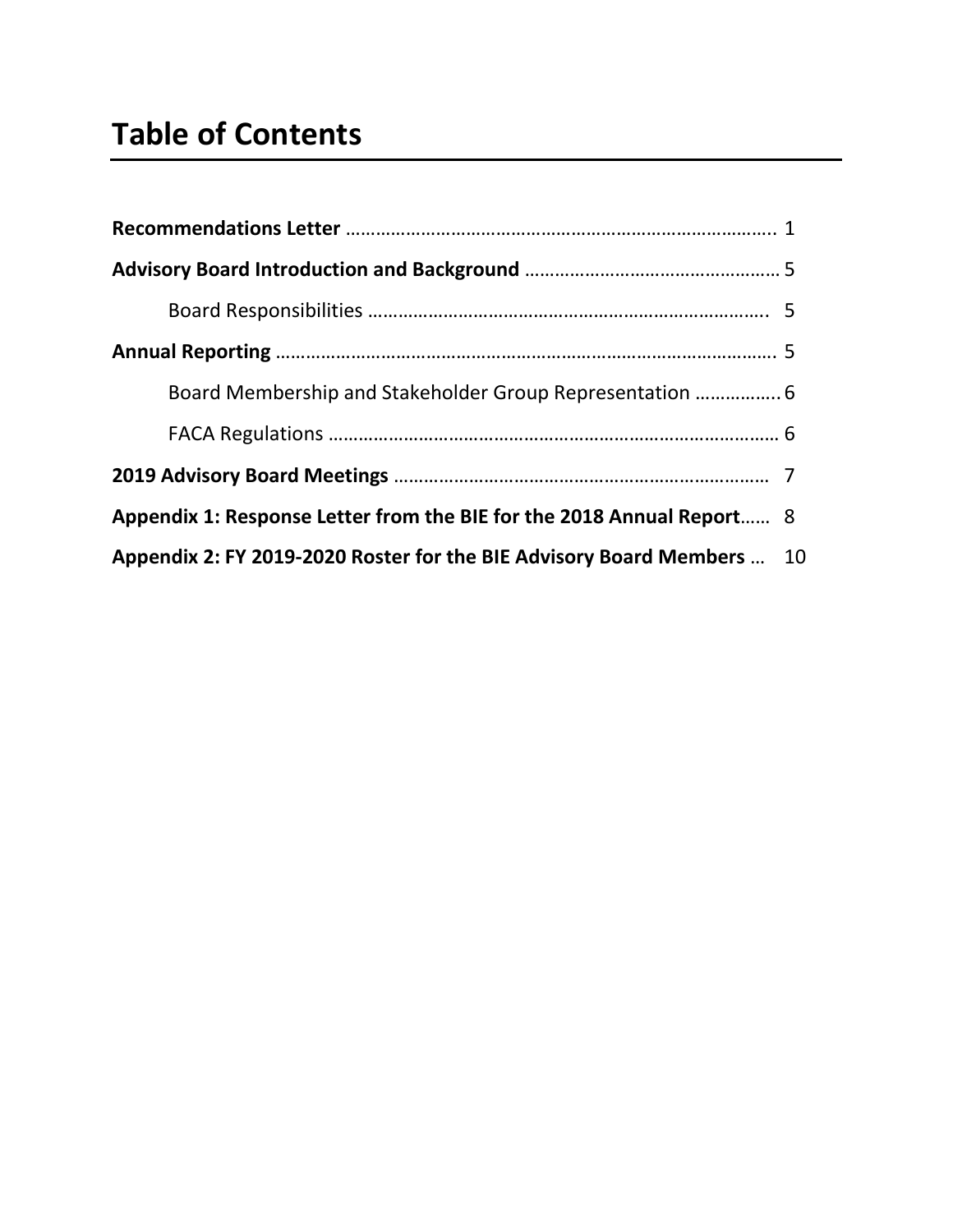# **Recommendations Letter**

November 15, 2019

### **The Honorable David Bernhardt**

Secretary of the United States Department of the Interior 1849 C Street NW Washington, DC 20240

### **Dear Secretary Bernhardt:**

This letter will outline the Bureau of Indian Education (BIE) Advisory Board for Exceptional Children concerns and recommendations regarding the provision of special education and related services to students within BIE funded schools. In doing so, we outline three primary concerns and related recommendations:

- 1. BIE Reorganization
- 2. Recruitment and Retention of staff
- 3. Transparency

The Office of Special Education Programs has determined that the BIE "needs intervention" to be in compliance with regulations for implementing the requirements of Part B of the Individuals with Disabilities Education Act (IDEA) for the eighth consecutive year.

The Advisory Board did not fulfill its charge of meeting twice per year because of the government shutdown. The Board continues to meet its obligation to provide an annual report to the Secretary of the Interior. Previous Advisory Board annual reports listed specific recommendations, with timelines and assigned duties, to improve the quality of education services for students with disabilities. During this meeting, the Advisory Board noted the same concerns that have arisen repeatedly with no response from the Secretary of Interior's office.

The Advisory Board respectfully requests that you acknowledge receipt of this letter in writing and the accompanying report and that you address the following concerns in a timely manner. We welcome the opportunity to meet and discuss with you to address these issues.

## **BIE Reorganization**

**Justification:** The Advisory Board is concerned that the Secretary of the Interior has not clearly outlined and communicated the extent to which the reorganization of the BIE will impact the provision of special education and related services to students within BIE funded schools. This lack of a clearly articulated plan for reorganization as it relates to special education and related services will continue to result in inadequate services for students with disabilities. The BIE Advisory Board has not received a response from the Secretary of the Interior's office to address the recommendations and concerns for items A, B and C, from Annual Reports 2016, 2017. On November 26, 2019 Margaret Triebsch, the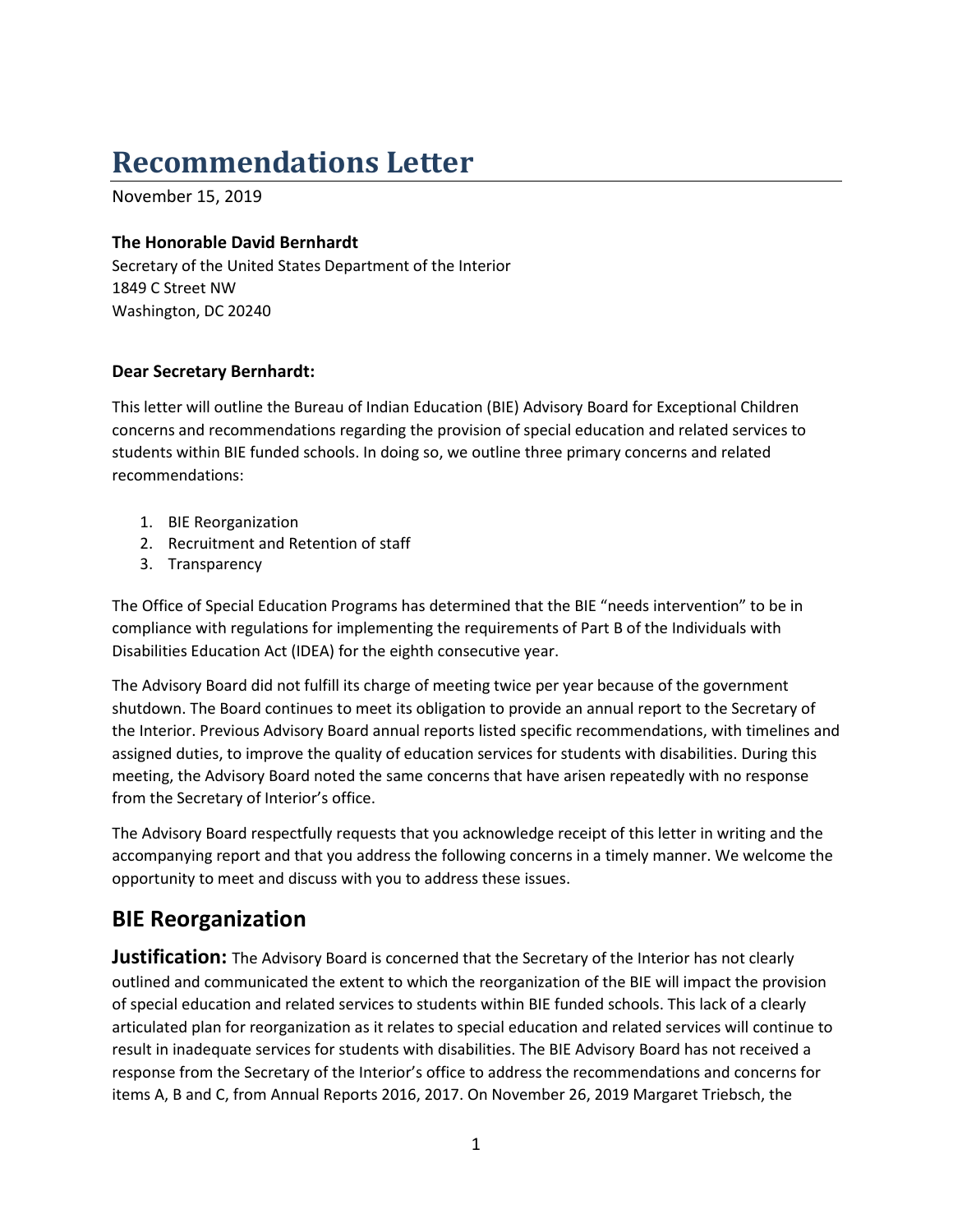Committee Managing Officer (CMO) sent an emailed to Jennifer Davis, DFO a copy of a written response from the BIE Director regarding the 2018 Annual Report. The DFO forwarded a copy of the written response to the BIE Advisory Board members December 2, 2019.

- A. We recommend that the BIE immediately communicate the reorganization plan as it relates to special education programs and services. Specifically, we request an update as to the status of the reorganization the BIE is currently engaged as per Secretarial Order No. 3334. No response received.
- B. We recommend expediting the hiring process for positions associated with this reorganization. No response received.
- C. We recommend that clear roles and expectations for personnel (e.g., Division of Performance and Accountability, Educational Resource Centers, local schools, etc.) be communicated throughout the reorganization. No response received.

## **Recruitment and Retention of Staff**

**Justification:** The BIE continues to lack qualified staff for special education and related services, which is a denial of Free and Appropriate Public Education (FAPE); furthermore, schools are in need of substantial improvement. Without appropriate staffing to assist schools in providing services for students with disabilities, the BIE is out of compliance with federal requirements (currently in its eighth consecutive year of "needs intervention" status) regarding the provision of special education services and coordination of related services. This is a violation of the federal trust responsibility for Indian Education as well as Individuals with Disabilities Education Act (IDEA). The BIE Advisory Board has not received a response from the Secretary of the Interior's office to address the recommendations and concerns for items A, B, and C, (below) from Annual Reports 2016, 2017. A copy of the written response from the BIE Director regarding the 2018 Annual Report was forwarded to the BIE Advisory Board members December 2, 2019.

- A. We recommend that the BIE implement a system by which schools have access to daily support services for students with disabilities (e.g., school-level special education coordinator, program improvement specialist for special education, or education specialist at the ADD and SEA levels, implement the Continuous Quality Improvement plan (CQI)). No response received.
- B. We recommend that the BIE work to ensure adequate recruitment and training of special educators and related service providers. To assist in this effort, the BIE is asked to work with existing Native American administrator preparation programs that can be leveraged to increase the number of special education professionals. We also recommend that school personnel have opportunities to participate in relevant, high quality professional development programming. No response received.
- C. The Advisory Board recommends that collaborative partnerships between educator preparation institutions and BIE schools be developed for the purpose of preparing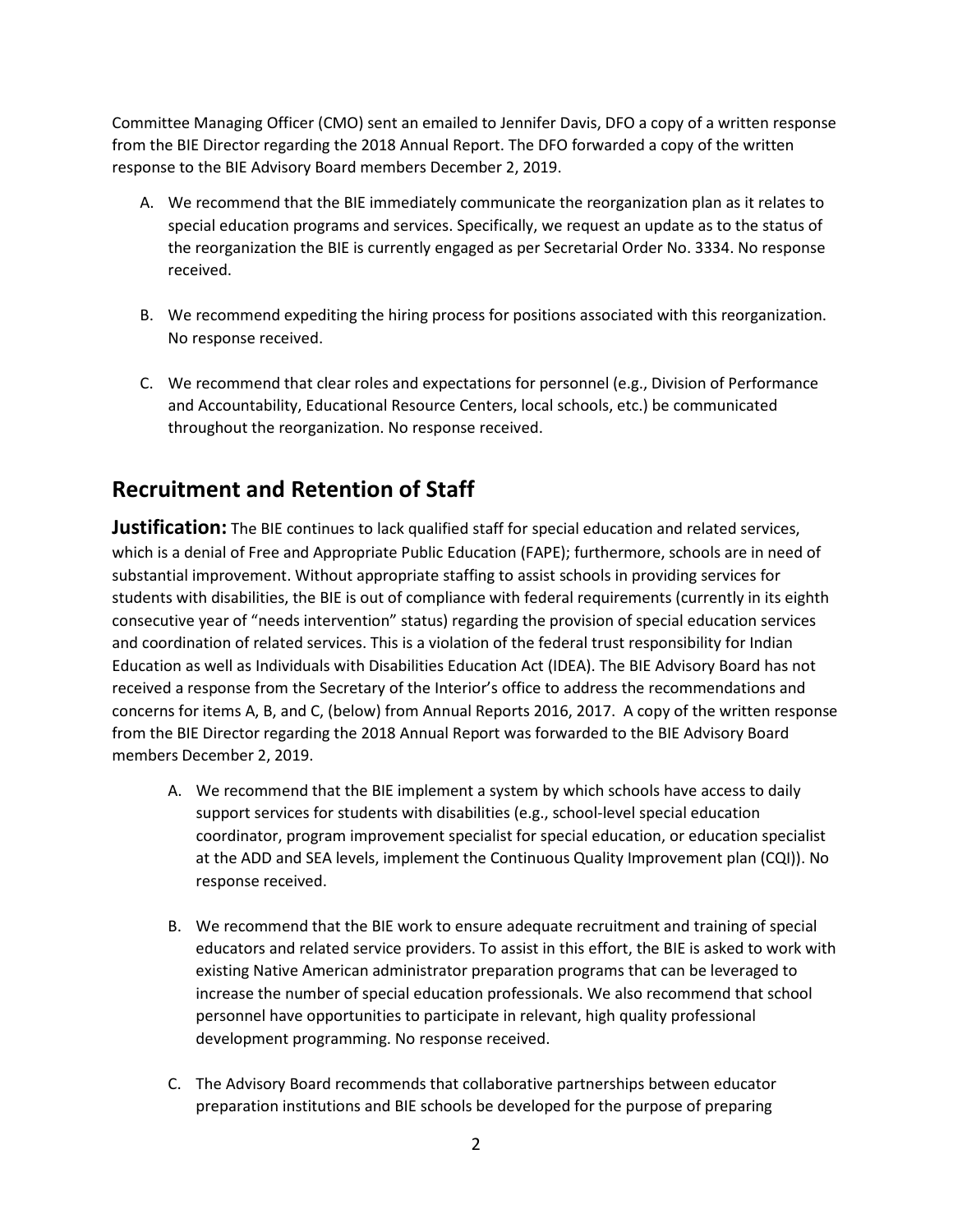teachers, specialized service professionals, and school leaders for BIE schools. No response received.

In addition, the Advisory Board is recommending that a plan be developed to address the following priorities to be completed by the end of the 2019-2020 school year. These recommendations are critical to ensure compliance and timely delivery of services to students with special needs.

- D. Develop an equitable system for funding, staffing and procurement across Bureau Operated, Tribally Controlled, and Navajo Schools to fill the support positions (Associate Deputy Director's level, ERC level, etc.) needed to provide focused and meaningful special education technical assistance to all schools as reflected in the reorganization.
- E. Build the capacity of special education personnel at the DPA, ERC and school levels to facilitate compliance and performance accountability.

The current organizational chart identifies a DPA special education specialist assigned to the ERC. This is not a true reflection of the organizational structure and responsibilities of these staff members. The DPA special education specialists perform state level general supervision responsibilities and duties under the office of DPA (SEA). There is currently no special education specialist on staff at the ERC level.

F. Initiate timely processes for recruitment, employment and retention of qualified personnel, aligning with the school calendar to ensure positions are filled at the start of the school year across the BIE system.

### **Transparency**

**Justification:** A written response to the last three reports from the Secretary of the Interior's Office has not been received. The lack of response makes it impossible to fulfill the duties of the Advisory Board. The existence of the Advisory Board is statutorily mandated by Part B, Section 611(h)(6) of the IDEA Reauthorization of 2004 (the Act, 200 U.S.C. 1400). If the Advisory Board does not receive a written response from the Secretary of Interior, perhaps another mechanism or approach should be considered by which the Advisory Board can request information and provide guidance.

In addition, the following are recommended:

- A. Clarify roles and responsibilities of BIE staff, departments and regions to ensure appropriate special education programs and services for students with disabilities.
- B. Increase direct community participation from all stakeholders across the BIE system.

Timely implementation of the recommendations as outlined above are critical as the BIE works to ensure compliance and fidelity to federal regulations regarding the education of Indian students with disabilities. Furthermore, such actions strengthen the federal government's efforts to respect and honor the federal trust responsibility for Indian education.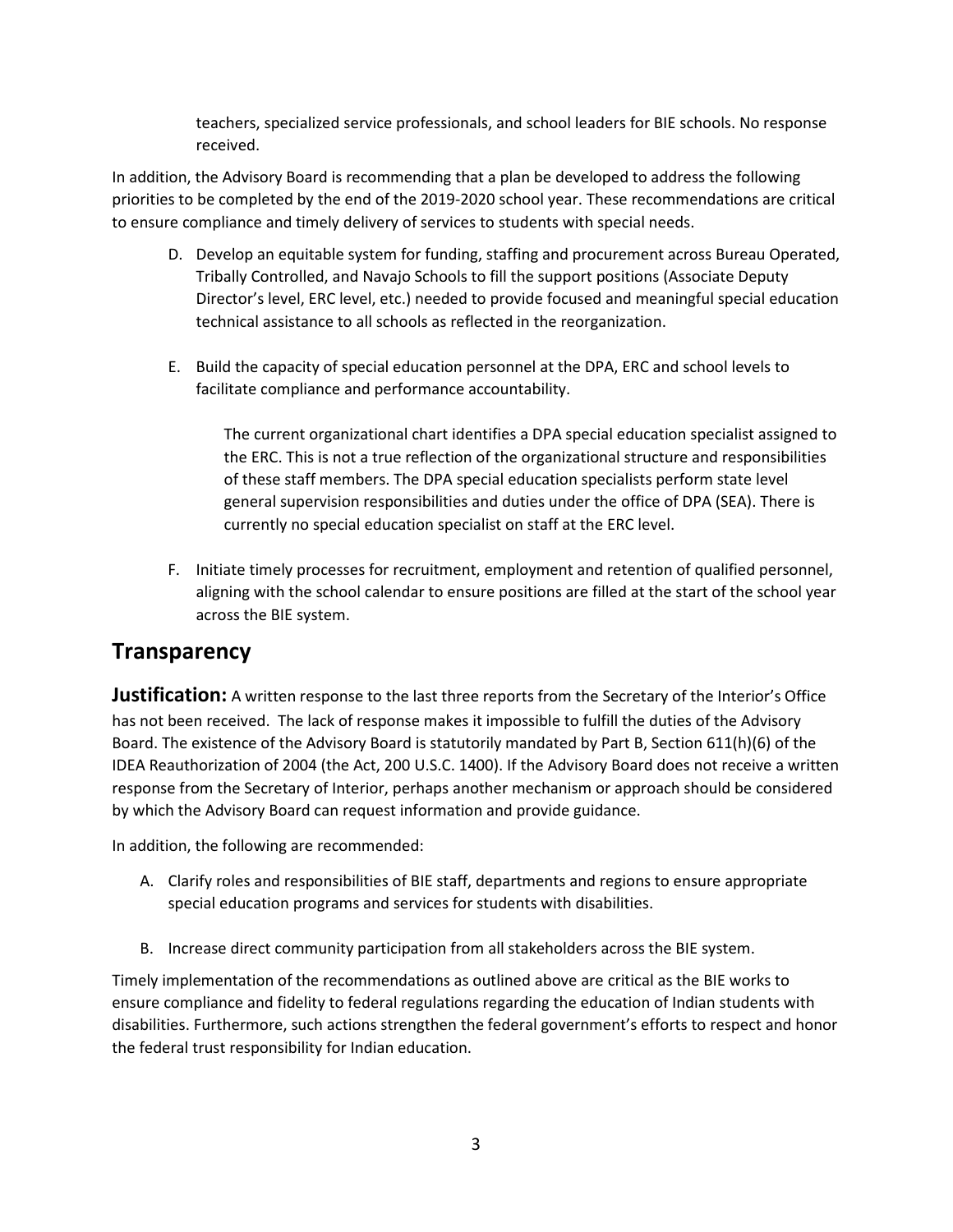Thank you for the opportunity to share these recommendations. Please inform the Designated Federal Officer, Jennifer Davis [\(Jennifer.davis@bie.edu\)](mailto:Jennifer.davis@bie.edu) on behalf of the Advisory Board, if specific content in this letter needs further clarification.

Maec-waewaenen (Thank you),

Katinee Shawanokasic, Vice Chair Brenda Anderson, Board Member Adrienne Benally, Board Member Dr. Eudore Camata, Board Member Teresa McMakin, Board Member Jennie Platerio, Board Member Dr. Harvey Rude, Board Member Marcy Oliver-Starr, Board Member Gretchen Wendell, Board Member Ronald Worst, Board Member Rebecca Youngman, Board Secretary

**cc:**

Congressman Bobby Scott, Chairman of Education and Labor Committee, U.S. Congress Betsy DeVos, Secretary of Education Tara Sweeney, Assistant Secretary - Indian Affairs Tony Dearman, Director, BIE Dr. Jeffrey Hamley, Associate Deputy Director, BIE Donald Griffin, Supervisory Education Specialist (IDEA), BIE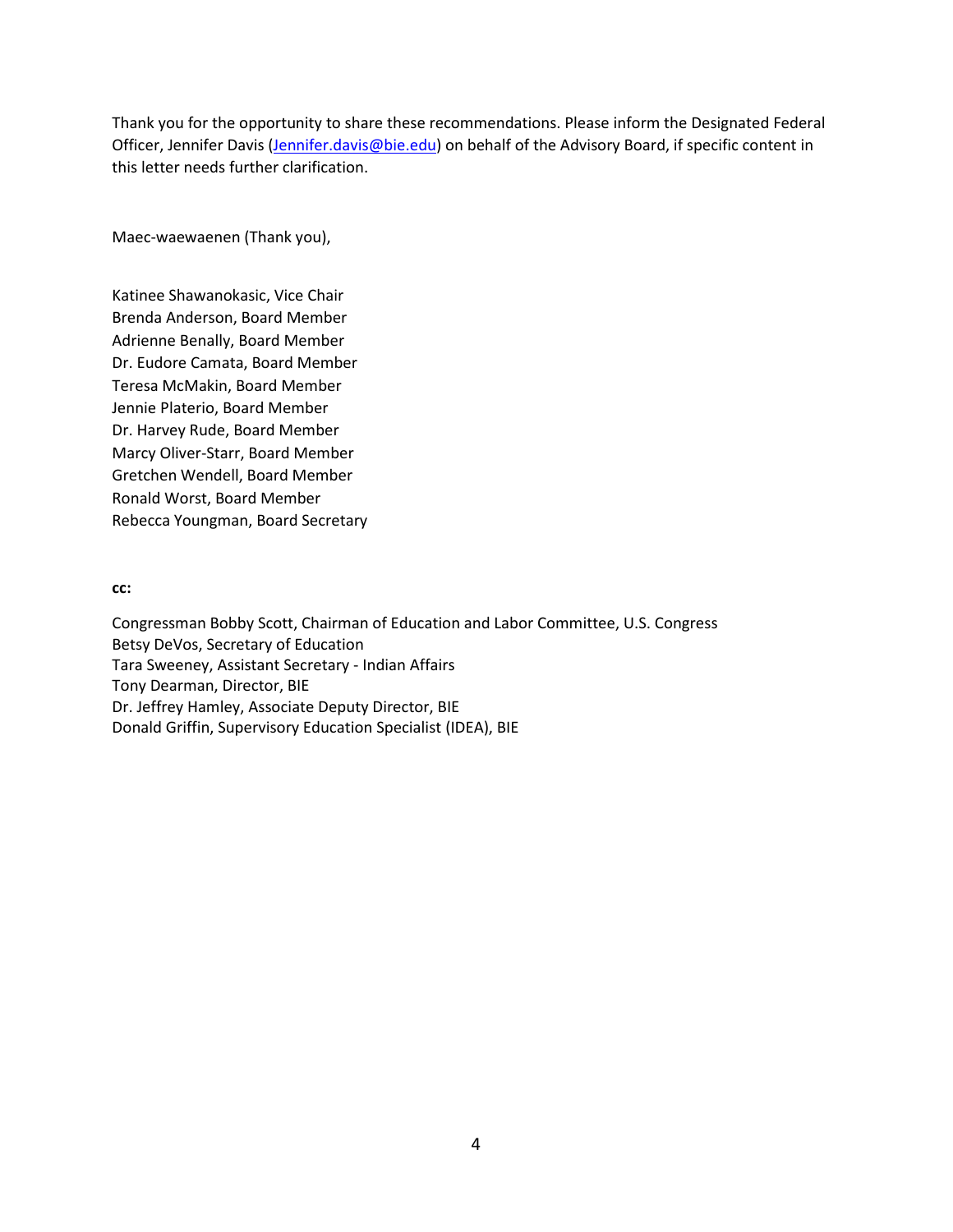# **Advisory Board Introduction and Background**

The Individuals with Disabilities Education Improvement Act (IDEA, P.L. 108-446) guarantees free and appropriate public education to all children with disabilities in the United States. To guide states and other agencies that deliver special education and related services to children with disabilities, IDEA requires states to establish advisory boards that represent stakeholders, such as educational and program administrators, teachers, individuals with disabilities, and parents of children with disabilities. These advisory boards offer input on priorities and unmet needs within special education.

The Bureau of Indian Education (BIE), an agency within the Department of the Interior, oversees education for American Indian and Alaska Native students. Just as states must establish advisory boards to offer guidance on special education needs, the BIE is required to establish an advisory board for the same purpose. The BIE Advisory Board for Exceptional Children (Advisory Board), authorized by Part B, Section 611(h)(6) of the IDEA Reauthorization of 2004 (the Act, 200 U.S.C. 1400), represents the special education needs of all students with disabilities served by the BIE education system.

Currently, the Bureau of Indian Education (BIE) oversees a total of 183 elementary, secondary, residential and peripheral dormitories across 23 states. There are 130 schools that are tribally controlled under P.L. 93-638 Indian Self Determination Contracts or P.L. 100-297 Tribally Controlled Grant Schools Act. The remaining 53 schools are directly administered by the BIE. Currently, the BIE education system serves approximately 49,000 elementary and secondary students; of these students, approximately 6,233 have disabilities.

### **Board Responsibilities**

The Advisory Board's duties, which are solely advisory, are to:

- assist in the coordination of services within the Bureau of Indian Affairs (BIA) and the BIE with other local, state, and federal agencies in the provision of education for infants, toddlers, and children with disabilities;
- advise and assist the Secretary in the performance of the Secretary's responsibilities as described in Section 611(h)(6) of the Act;
- develop and recommend policies concerning effective inter- and intra-agency collaboration, including modifications to regulations and the elimination of barriers to inter- and intraagency programs and activities;
- provide assistance and disseminate information on best practices, effective program coordination strategies, and recommendations for improved early intervention services or educational programming for Indian infants, toddlers, and children with disabilities; and
- provide assistance in the preparation of information required to be submitted under Section 611(h)(6) of the Act.

# **Annual Reporting**

The Advisory Board is required by federal regulation (34 C.F.R.: 300.715) to submit an annual report describing its activities during the preceding year. The annual report identifies specific areas of need that the Advisory Board selected as priorities. The report advises BIE staff, the Secretary of the Interior, and Congress regarding programs, regulations, and policy development that will support and improve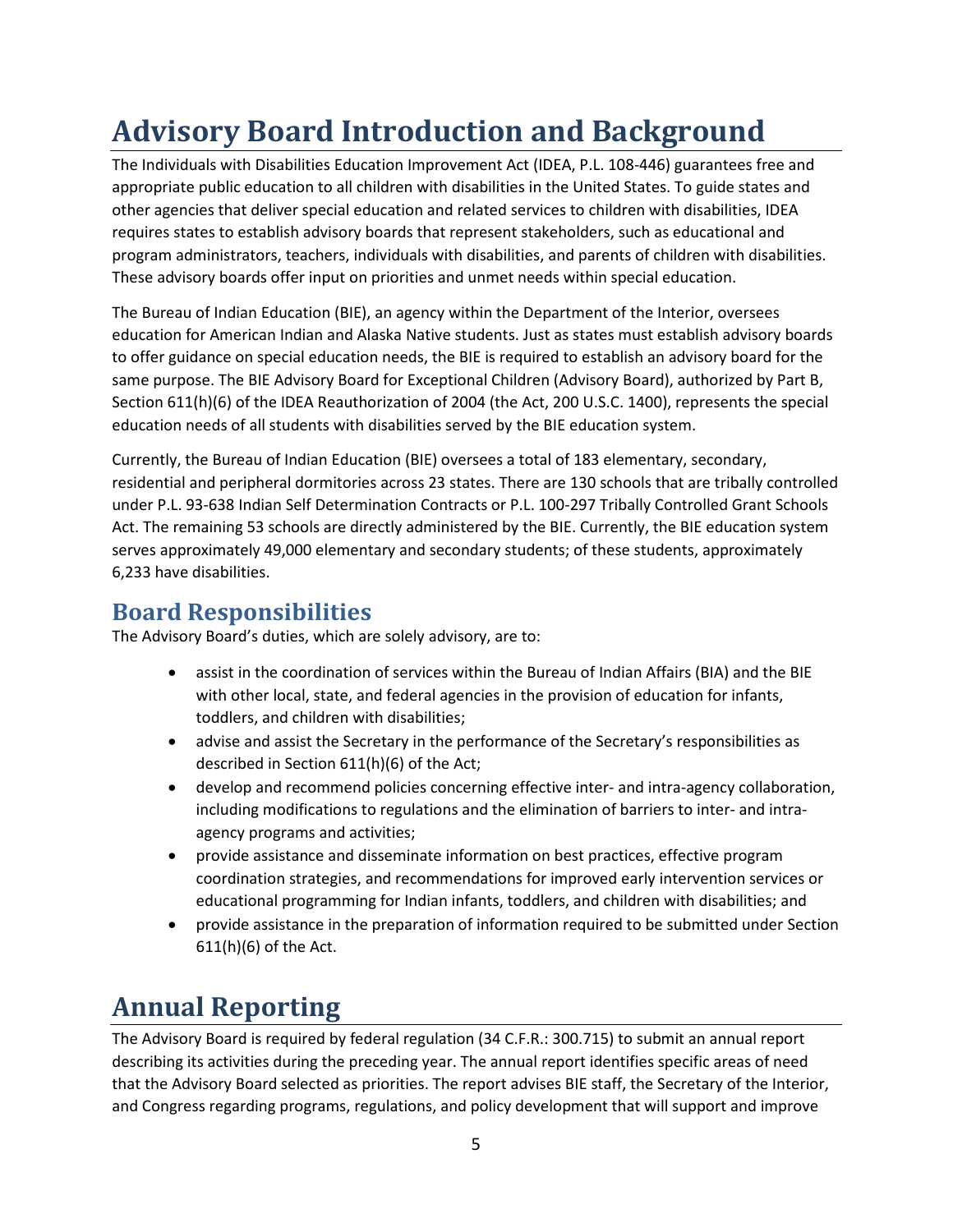the education of American Indian and Alaska Native students with disabilities. This report is submitted in fulfillment of the annual reporting requirement for 2019.

## **Board Membership and Stakeholder Group Representation**

The Advisory Board currently has 11 out of 15 members. The Secretary of the Interior selects and appoints members who represent a wide range of stakeholders involved in or concerned with the education and provision of services to American Indian and Alaska Native children with disabilities. Stakeholder groups include:

- Native American persons with disabilities,
- Native American parents or guardians of children with disabilities,
- Teachers of children with disabilities,
- Service providers to children with disabilities,
- State and local education officials,
- Representatives of tribes or tribal organizations,
- Representatives from state interagency coordinating councils in states that contain reservations,
- Members representing entities of BIE or BIA.

Advisory Board members are appointed to terms of either 2 or 3 years, so that half of the membership terms expire after 2 years and the terms of the remaining members expire after 3 years. The Secretary of the Interior selects the Advisory Board chairperson. (Appendix 1: Advisory Board Members lists all members of the 2019 Advisory Board and indicates which stakeholder category each member represents).

## **FACA Regulations**

As an advisory board to a federal agency, the Advisory Board falls under the requirements of the Federal Advisory Committee Act (FACA; 5 U.S.C., Appendix 2). FACA aims to ensure that the advice of federal advisory committees is objective and available to the public, and that the committees comply with cost control and recordkeeping requirements. The Advisory Board must comply with FACA regulations by:

- Making Advisory Board meetings open to the public,
- Publishing advance notice of upcoming meetings in the Federal Register,
- Recognizing a Designated Federal Officer (DFO) assigned by the BIE to support the Advisory Board,
- Ensuring that members avoid conflicts of interest, and
- Limiting membership terms.

The current DFO Jennifer Davis has assisted the Advisory Board in maintaining compliance with these requirements.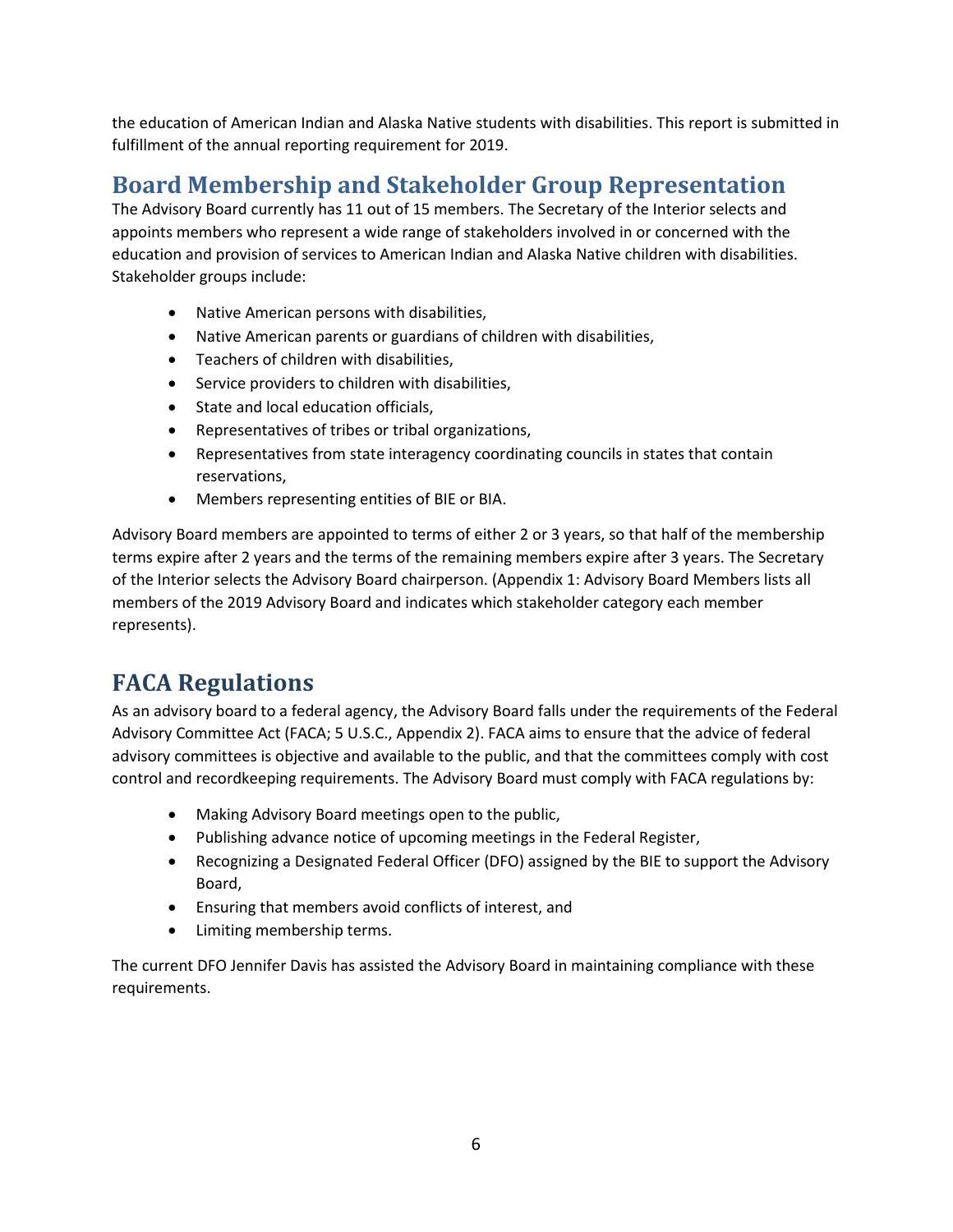# **2019 Advisory Board Meetings**

The Advisory Board generally meets two to three times per year, as is necessary to complete its work. For FY 2018-2019 (October 1, 2018 through September 30, 2019) the full Advisory Board met once in 2019 and once for an administrative meeting.

• The Advisory Board attempted to meet January 16-18, 2019 in Albuquerque, NM however, due to the federal government shutdown the meeting was cancelled. The Advisory Board attempted to meet again April 17-19, 2019 in Albuquerque, NM and September 26-27, 2019 in Washington, D.C. Neither meeting was convened, since the federal register notices for both meetings did not make publication in a timely manner.

### • **May 1-3, Albuquerque, NM (Advisory Board Meeting)**

The Advisory Board received an update about the BIE's special education programs, from the Associate Deputy Directors, Office of Sovereignty, Human Resources, Office of the Director of BIE, and the Division of Performance and Accountability. The Board discussed various items for priorities. Eight new board members were added and provided the required orientation. The Board worked on three priorities:

- 1. BIE Recruitment and retention
- 2. BIE Reorganization
- 3. Transparency
- **September 26-27, 2019, Albuquerque, NM (Administrative Meeting)** During the September meeting the Advisory Board subcommittee developed a draft 2019 annual report.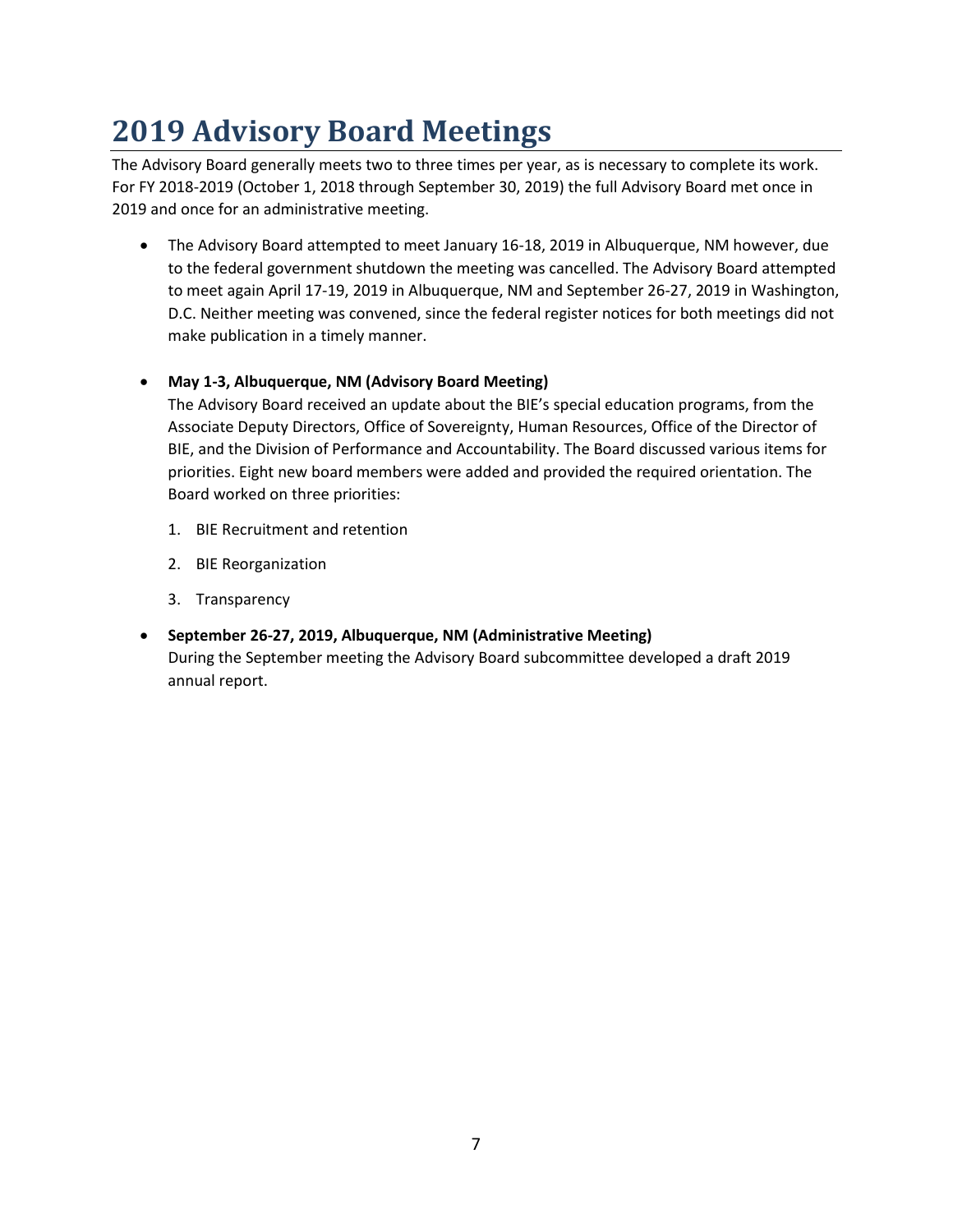

## **United States Department of the Interior**

BUREAU OF INDIAN EDUCATION Washington, D.C. 20240 SEP *17* 2019

Mr. Norman Shawanokasic Chairperson, Menominee Tribal Enterprises Board of Directors  $P.0$ . Box 10 Neopit, Wisconsin 54150

Dear Chairperson Shawanokasic:

On behalf of the U.S. Department of the Interior (DOI) and Bureau of Indian Education (BIE), thank you for your commitment to Indian children and for your letter to Secretary Zinke dated September 22, 2018, regarding special education. The BIE values its partnerships with the BIE Advisory Board for Exceptional Children (Board) and appreciated the work of you and your colleagues, especially the 2018 Annual Report included in your September correspondence.

The BIE special education professionals have reviewed the Board's 2018 Annual Report and look forward to working collaboratively with all stakeholders, including the Board, to address the recommendations contained therein. Specifically, the BIE continues to work on the two items highlighted in the Board's recommendations:  $(I)$  the ongoing reorganization of the BIE, and  $(2)$  recruitment and retention of high quality staff. Additionally, there have been multiple professional development opportunities such as face-to-face summer regional trainings and computer-based learning courses on special education topics for staff.

#### **DIE Reorganization Status**

As you are aware, in early 2016, the Department directed the BIE to institute organizational improvements to focus services based on the types of schools served. The BIE has committed considerable time and resources towards planning, consulting on, designing, and implementing a multifaceted, bureau-wide reorganization.

Implementation efforts have proceeded in two phases. Phase I included a realignment of the BIE organization from a regional basis to a structure based on the types of schools served; namely, (1) schools in the Navajo Nation, (2) tribally-controlled schools, and (3) BIE-operated schools. Positions specific to school improvement and special education were also created. The BIE has school-level special education coordinator and special education specialist positions across the Bureau. Phase I is fully completed. Phase II involves the realignment of functions from the Bureau of Indian Affairs to the direct management and control of the BIE, including human resources, contracting, information technology, and facilities. Phase II was initiated in January 2017 and remains ongoing. To date, however, the BIE has completed the realignment of human resources and school safety inspections.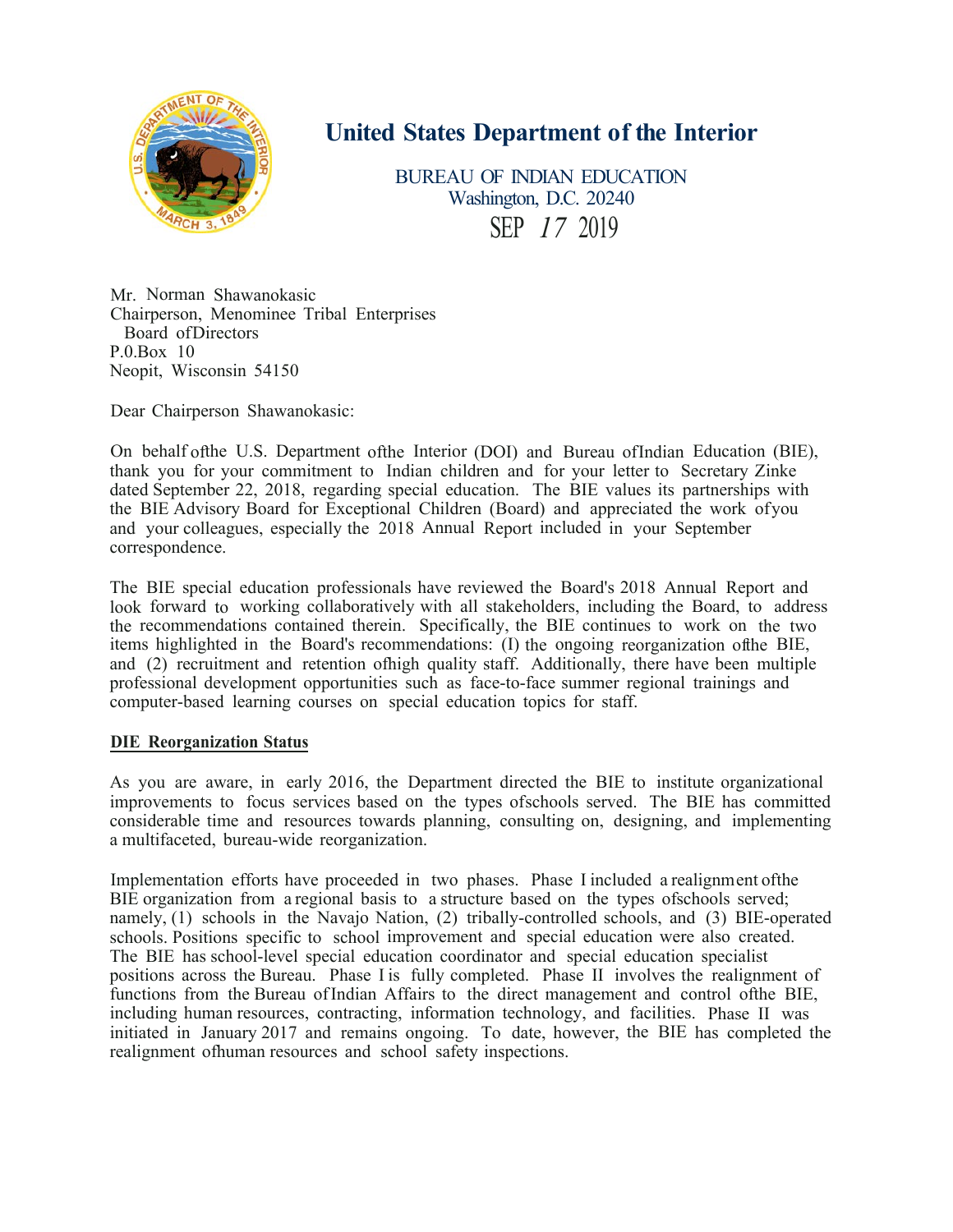#### **Recruitment and Retention**

We agree that recruiting highly effective principals, teachers, and staff and providing such personnel with the ongoing professional development is critical for serving special education students. To that end the BIE identified this issue as an area of priority in its recently published Strategic Direction. Specifically, strategy 3.1 and 3.2 are designed to directly address this historical challenge faced by the BIE and its schools. For example, strategy 3.1 and 3.2 Year One milestones include: (1) conducting a joint study with interested BIE-funded schools and Tribal Education Departments (TEDs) to identify and address barriers to community members serving as principals, teachers and staff; (2) formalizing a recruiting process to attract highly effective principals, teachers and staff; and (3) researching a professional development framework which leads to continuous learning opportunities and credentialing for individual principals, teachers and staff.

Additionally, as part of the ongoing reform the BIE recently filled two Education Talent Recruiters positions located in our Human Resources office. These positions are dedicated to conducting outreach efforts to boost recruitment ofteachers and principals by establishing collaborative relationships with colleges, universities and professional organizations. The BIE held a series of summer regional trainings for school personnel, which included special education.

We understand fully the challenges highlighted in the Board's report, particularly in regards to the ongoing reorganization and recruitment and retention of high quality staff. We look forward to working with you, your colleagues, and all interested Indian education stakeholders in order to ensure that Indian children with special education needs are provided a quality education. If you need further information, please contact Dr. JeffHamley at (202) 208-6123.

Sincerely,

Tony L. Dearma n Director, Bureau of Indian Education